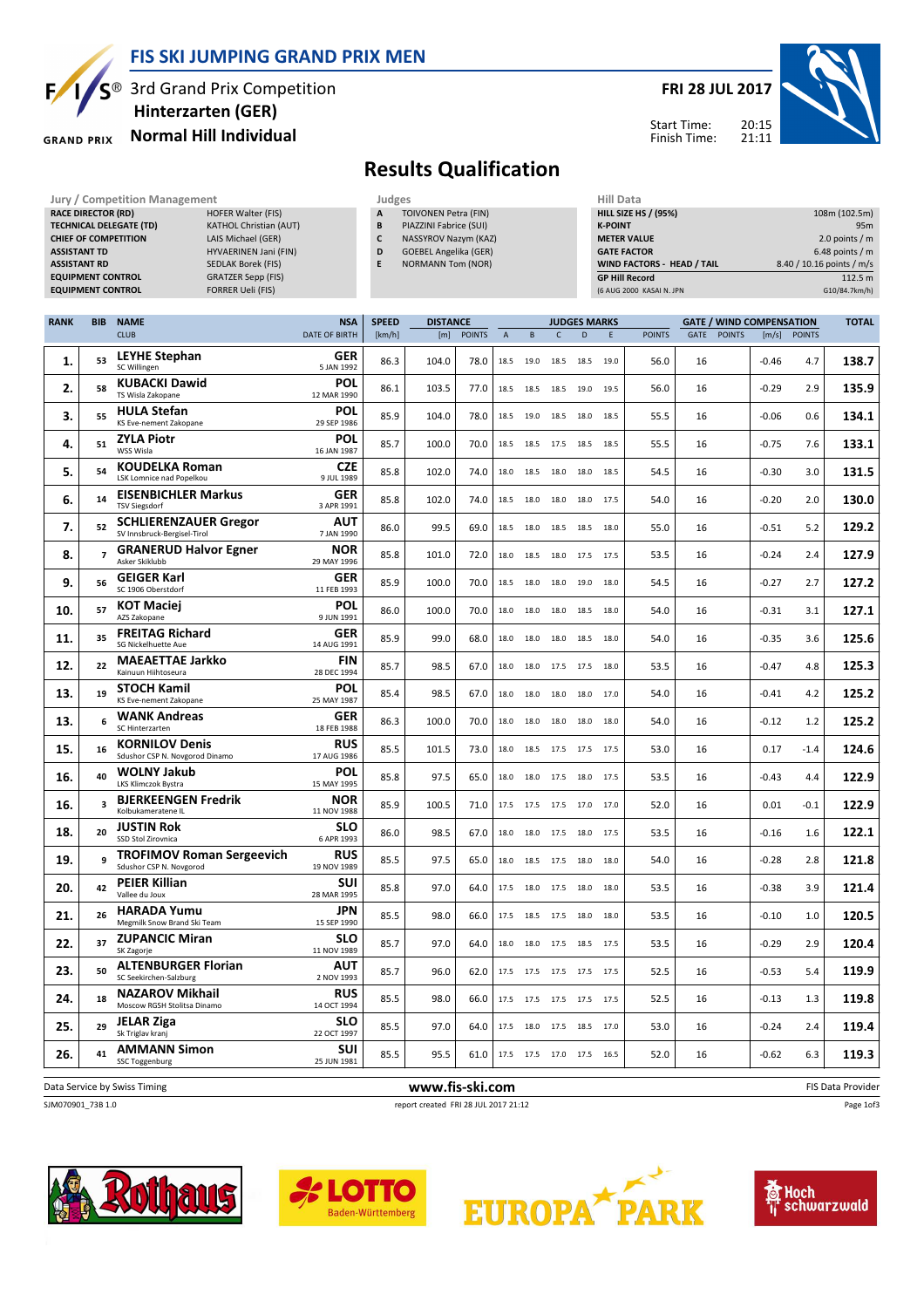FIS SKI JUMPING GRAND PRIX MEN



S<sup>®</sup> 3rd Grand Prix Competition Hinterzarten (GER)

Normal Hill Individual **GRAND PRIX** 

FRI 28 JUL 2017



20:15 21:11 Start Time: Finish Time:

# Results Qualification

| <b>RANK</b>          | <b>BIB</b>     | <b>SPEED</b><br><b>NAME</b><br><b>NSA</b><br><b>DISTANCE</b><br><b>JUDGES MARKS</b> |                           |        | <b>GATE / WIND COMPENSATION</b> |               |      |                                      |                |                |      |               |      |               |         |               |       |
|----------------------|----------------|-------------------------------------------------------------------------------------|---------------------------|--------|---------------------------------|---------------|------|--------------------------------------|----------------|----------------|------|---------------|------|---------------|---------|---------------|-------|
|                      |                | <b>CLUB</b>                                                                         | <b>DATE OF BIRTH</b>      | [km/h] | [m]                             | <b>POINTS</b> | A    | B                                    | $\mathsf{C}$   | D              | E    | <b>POINTS</b> | GATE | <b>POINTS</b> | [m/s]   | <b>POINTS</b> |       |
| 27.                  | 32             | <b>KRAFT Stefan</b><br>SV Schwarzach-Salzburg                                       | <b>AUT</b><br>13 MAY 1993 | 85.6   | 96.0                            | 62.0          | 18.5 | 18.0                                 | 17.5           | 18.5           | 18.0 | 54.5          | 16   |               | $-0.25$ | 2.5           | 119.0 |
| 28.                  | 34             | <b>KOZISEK Cestmir</b><br><b>LSK Lomnice nad Popelkou</b>                           | CZE<br>9 NOV 1991         | 85.7   | 96.0                            | 62.0          | 17.5 | 17.5                                 | 17.5           | 18.0 17.0      |      | 52.5          | 16   |               | $-0.37$ | 3.8           | 118.3 |
| 29.                  | 38             | <b>NAKAMURA Naoki</b><br>Tokai Univ.                                                | <b>JPN</b><br>19 SEP 1996 | 85.5   | 95.0                            | 60.0          |      | 17.5 17.5 17.0 17.5 17.5             |                |                |      | 52.5          | 16   |               | $-0.51$ | 5.2           | 117.7 |
| 30.                  | $\mathbf{1}$   | <b>POLASEK Viktor</b><br>Sk Nove mesto na morave                                    | CZE<br>18 JUL 1997        | 85.9   | 99.0                            | 68.0          | 17.5 | 16.5                                 | 17.5           | 16.5 16.5      |      | 50.5          | 16   |               | 0.13    | $-1.1$        | 117.4 |
| 31.                  | 49             | <b>PREVC Peter</b><br>SK Triglav Kranj                                              | <b>SLO</b><br>20 SEP 1992 | 85.8   | 95.0                            | 60.0          |      | 18.0 17.5 17.5 17.5 17.5             |                |                |      | 52.5          | 16   |               | $-0.47$ | 4.8           | 117.3 |
| 32.                  | 39             | <b>DESCHWANDEN Gregor</b><br>Horw                                                   | SUI<br>27 FEB 1991        | 85.5   | 95.5                            | 61.0          | 17.5 | 17.5                                 | 17.0 17.0 17.0 |                |      | 51.5          | 16   |               | $-0.45$ | 4.6           | 117.1 |
| 33.                  | 12             | <b>POGRAJC Andraz</b><br>SK Zagorje                                                 | <b>SLO</b><br>26 SEP 1991 | 85.4   | 94.0                            | 58.0          | 17.0 | 17.0                                 | 16.5 17.5 17.5 |                |      | 51.5          | 16   |               | $-0.62$ | 6.3           | 115.8 |
| 34.                  | 33             | <b>ZHAPAROV Marat</b><br>Ski Club VKO                                               | KAZ<br>25 AUG 1985        | 85.5   | 96.0                            | 62.0          | 17.0 | 17.5                                 | 17.0           | 18.0 17.0      |      | 51.5          | 16   |               | $-0.20$ | 2.0           | 115.5 |
| 35.                  | 25             | TARMAN Rok<br>Nd Ratece planica                                                     | <b>SLO</b><br>18 OCT 1997 | 85.5   | 95.5                            | 61.0          | 17.0 | 17.5                                 | 17.5           | 16.5 17.5      |      | 52.0          | 16   |               | $-0.24$ | 2.4           | 115.4 |
| 35.                  | 21             | <b>AALTO Antti</b><br>Kiteen Urheilijat                                             | FIN<br>2 APR 1995         | 85.5   | 96.5                            | 63.0          | 17.5 | 17.0                                 | 17.0           | 17.0 16.5      |      | 51.0          | 16   |               | $-0.14$ | 1.4           | 115.4 |
| 37.                  | 45             | <b>KOFLER Andreas</b><br>SV Innsbruck-Bergisel-Tirol                                | <b>AUT</b><br>17 MAY 1984 | 86.1   | 93.5                            | 57.0          | 17.0 | 17.0                                 | 17.0           | 17.5 17.0      |      | 51.0          | 16   |               | $-0.64$ | 6.5           | 114.5 |
| 38.                  | 28             | <b>VANCURA Tomas</b><br>TJ Dukla Liberec                                            | <b>CZE</b><br>10 SEP 1996 | 85.9   | 95.5                            | 61.0          | 17.5 | 17.5                                 | 17.0           | 18.5 17.5      |      | 52.5          | 16   |               | $-0.08$ | 0.8           | 114.3 |
| 39.                  | 48             | <b>BRESADOLA Davide</b><br><b>CS ESERCITO</b>                                       | ITA<br>10 SEP 1988        | 85.3   | 93.5                            | 57.0          |      | 17.5 17.0                            | 17.0           | 16.5 17.5      |      | 51.5          | 16   |               | $-0.56$ | 5.7           | 114.2 |
| 40.                  | 15             | <b>KOBAYASHI Junshiro</b><br>Megmilk Snow Brand Ski Team                            | JPN<br>11 JUN 1991        | 85.2   | 95.5                            | 61.0          | 18.0 | 18.0                                 |                | 17.5 17.0 17.5 |      | 53.0          | 16   |               | 0.03    | $-0.3$        | 113.7 |
| 41.                  | 10             | <b>BJOERENG Joacim Oedegaard</b><br>Roeykenhopp                                     | <b>NOR</b><br>14 DEC 1995 | 85.6   | 93.0                            | 56.0          | 17.5 | 17.5                                 | 17.0           | 18.0           | 17.0 | 52.0          | 16   |               | $-0.52$ | 5.3           | 113.3 |
| 42.                  | 31             | <b>NOUSIAINEN Eetu</b><br>Puijo Ski club                                            | <b>FIN</b><br>29 APR 1997 | 85.6   | 95.0                            | 60.0          | 17.0 | 16.5                                 | 17.0           | 16.0           | 15.5 | 49.5          | 16   |               | $-0.25$ | 2.5           | 112.0 |
| 43.                  | 5              | SATO Yukiya<br>Megmilk Snow Brand Ski Team                                          | <b>JPN</b><br>19 JUN 1995 | 85.7   | 95.0                            | 60.0          | 17.0 | 17.0                                 | 17.0           | 17.0           | 17.0 | 51.0          | 16   |               | $-0.07$ | 0.7           | 111.7 |
| 44.                  | 47             | <b>AIGNER Clemens</b><br>SV Innsbruck-Bergisel-Tirol                                | <b>AUT</b><br>2 FEB 1993  | 85.9   | 92.0                            | 54.0          | 17.5 | 17.0                                 | 16.5           | 16.0           | 16.5 | 50.0          | 16   |               | $-0.68$ | 6.9           | 110.9 |
| 45.                  | 24             | <b>SCHIFFNER Markus</b><br>UVB Hinzenbach-Oberoesterreich                           | <b>AUT</b><br>5 JUN 1992  | 85.4   | 92.5                            | 55.0          | 17.0 | 17.0                                 | 17.0           | 17.0 15.5      |      | 51.0          | 16   |               | $-0.36$ | 3.7           | 109.7 |
| 46.                  | 30             | <b>ZOGRAFSKI Vladimir</b><br><b>NSA</b>                                             | <b>BUL</b><br>14 JUL 1993 | 85.1   | 92.0                            | 54.0          | 16.5 | 17.0                                 | 17.0           | 17.0 17.0      |      | 51.0          | 16   |               | $-0.45$ | 4.6           | 109.6 |
| 47.                  | $\overline{2}$ | <b>SAKUYAMA Kento</b><br>Kitano Construction Corp.Ski Team                          | <b>JPN</b><br>3 JUL 1990  | 85.5   | 93.0                            | 56.0          | 16.5 | 17.5                                 | 17.0           | 16.5 17.0      |      | 50.5          | 16   |               | $-0.16$ | 1.6           | 108.1 |
| 48.                  | 17             | <b>BIRCHLER Tobias</b><br>Einsiedeln                                                | SUI<br>29 JUL 1997        | 85.5   | 92.0                            | 54.0          | 17.0 | 17.0                                 | 17.0           | 17.5 17.0      |      | 51.0          | 16   |               | $-0.14$ | 1.4           | 106.4 |
| 49.                  | 13             | <b>NOMME Martti</b><br>Andsumae Skiclub                                             | <b>EST</b><br>7 AUG 1993  | 85.5   | 90.5                            | 51.0          |      | 17.5 17.0                            | 17.0           | 16.5 17.0      |      | 51.0          | 16   |               | $-0.37$ | 3.8           | 105.8 |
| 49.                  | 11             | <b>HILDE Tom</b><br>Asker Skiklubb                                                  | <b>NOR</b><br>22 SEP 1987 | 86.1   | 90.0                            | 50.0          |      | 17.0 17.0 17.0 17.0 16.5             |                |                |      | 51.0          | 16   |               | $-0.47$ | 4.8           | 105.8 |
| <b>Not Qualified</b> |                |                                                                                     |                           |        |                                 |               |      |                                      |                |                |      |               |      |               |         |               |       |
| 51.                  | 36             | <b>STURSA Voitech</b><br>Dukla Liberec                                              | <b>CZE</b><br>3 AUG 1995  | 85.5   | 90.5                            | 51.0          |      | 17.0  16.5  16.0  17.0  16.5         |                |                |      | 50.0          | 16   |               | $-0.44$ | 4.5           | 105.5 |
| 52.                  | 44             | <b>PAVLOVCIC Bor</b><br>Nd Ratece planica                                           | <b>SLO</b><br>27 JUN 1998 | 85.7   | 89.0                            | 48.0          |      | 17.0 17.0 16.5 16.5 17.0             |                |                |      | 50.5          | 16   |               | $-0.67$ | 6.8           | 105.3 |
| 53.                  | 43             | <b>ROMASHOV Alexey</b><br>Saint-Petersburg KOR1                                     | <b>RUS</b><br>29 APR 1992 | 85.6   | 89.0                            | 48.0          |      | 16.5    16.5    16.5    16.5    17.0 |                |                |      | 49.5          | 16   |               | $-0.56$ | 5.7           | 103.2 |
| 54.                  | 27             | <b>TKACHENKO Sergey</b><br>Ski Club VKO                                             | <b>KAZ</b><br>8 JUN 1999  | 85.9   | 89.0                            | 48.0          |      | 16.5 16.5 16.5 17.0 17.0             |                |                |      | 50.0          | 16   |               | $-0.15$ | 1.5           | 99.5  |
| 55.                  | 8              | <b>MALTSEV Kevin</b><br>Elva Skiclub                                                | EST<br>4 JUL 2000         | 85.2   | 80.0                            | 30.0          |      | 16.0  16.0  16.0  16.0  15.0         |                |                |      | 48.0          | 16   |               | $-0.26$ | 2.6           | 80.6  |
|                      |                |                                                                                     |                           |        |                                 |               |      |                                      |                |                |      |               |      |               |         |               |       |

| Data Service by Swiss Timing | www.fis-ski.com                      | <b>FIS Data Provider</b> |
|------------------------------|--------------------------------------|--------------------------|
| SJM070901_73B 1.0            | report created FRI 28 JUL 2017 21:12 | Page 2of3                |
|                              |                                      |                          |